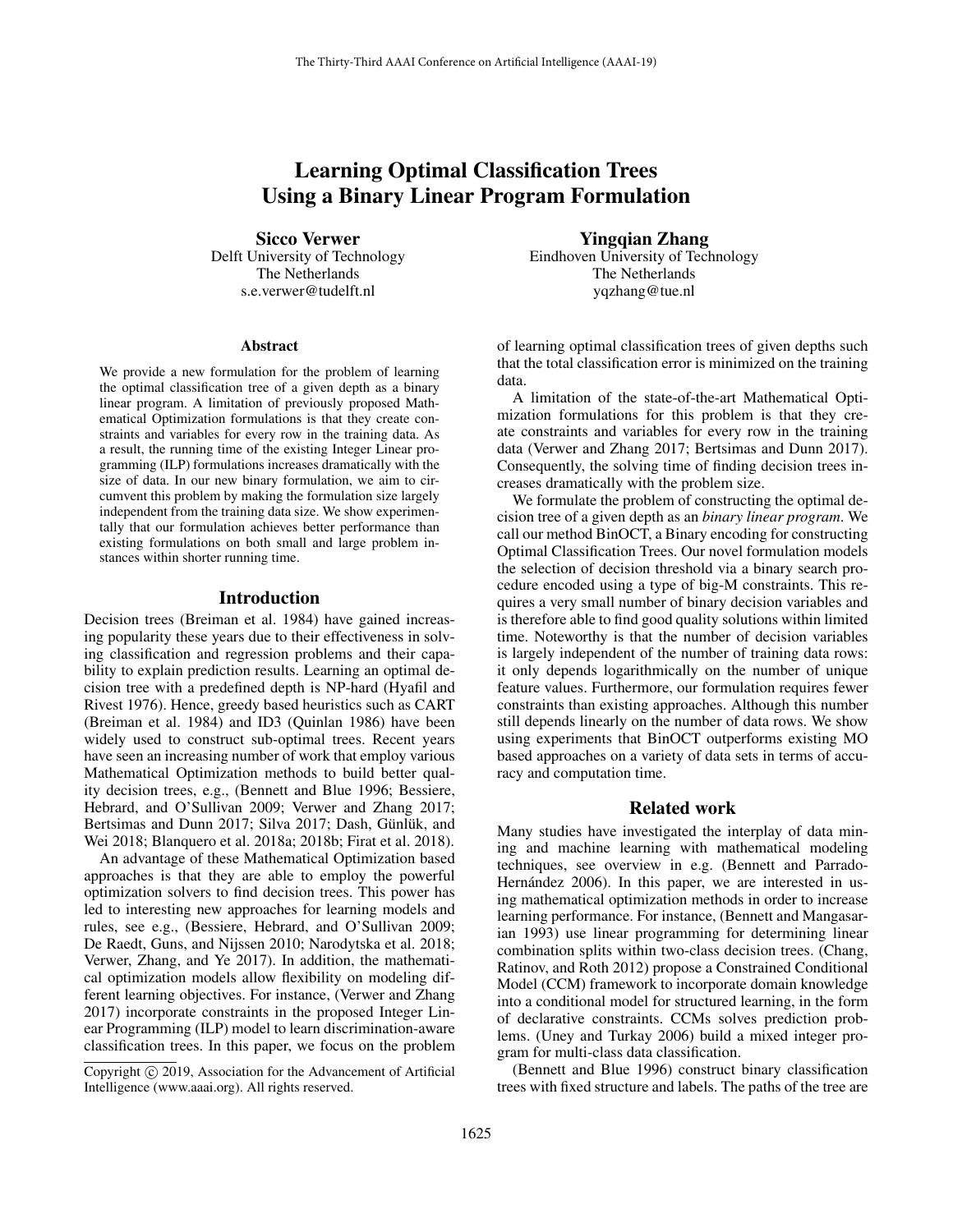encoded as disjunctive linear inequalities, and non-linear objective functions are introduced to minimize errors. (Norouzi et al. 2015) link the decision tree optimization problem with the problem of structured prediction with latent variables, and use stochastic gradient descent to optimize an upper bound on the empirical loss of the tree's predictions. (Dash, Günlük, and Wei 2018) propose a mathematical optimization model for learning boolean decision rules in disjunctive form or conjunctive normal form. The proposed model takes into account the trade-off between accuracy and the simplicity of the chosen rules and is solved via a column generation method. (Blanquero et al. 2018a; 2018b) use a continuous optimization formulation to learn classification trees, where random decisions are made at internal nodes of the tree. Their approach is essentially a randomized optimal version of CART. (Rhuggenaath et al. 2018) build a mixed integer linear program to learn fuzzy decision trees, where split decisions on the internal nodes of a tree are not crisp. (Firat et al. 2018) apply column generation techniques in constructing univariate binary classification trees. By using threshold sampling on decision nodes of the tree, the proposed approach trades its optimality for speed, i.e., it is capable of handling big data sets with tens of thousands of data rows.

The most relevant work to ours are (Bertsimas and Shioda 2007; Bertsimas and Dunn 2017; Verwer and Zhang 2017). In these papers, the authors formulate the problem of learning classification trees of depth  $K$  using Integer Linear programs (ILP). The model proposed in (Bertsimas and Shioda 2007) is quadratic in the data set size and therefore requires a lot of preprocessing in order to reduce the number of generated constraints. The number of decision variables in the ILP model of (Bertsimas and Dunn 2017) is  $O(R \cdot 2^K)$ , where  $R$  is the number of data rows. In (Verwer and Zhang 2017), a more efficient encoding is proposed for constructing both classification and regression trees, where the number of decision variables is reduced to  $O(R \cdot K)$ . (Bertsimas and Dunn 2017) show their model is in general better than CART in terms of testing accuracy when the running time was set to two hours for solving each instance. (Verwer and Zhang 2017) also compare their model with CART. Their model outperforms CART with trees up to depth 5 on datasets of size up to 1000.

# Learning optimal classification trees as binary linear programs (BinOCT)

We assume readers to be familiar with classification trees, see, e.g., (Flach 2012). The optimization problem that we aim to solve is to find an optimal classification tree of depth  $K$  for a given dataset of  $R$  rows and  $F$  features, such that the total classification error is minimized. The Boolean decisions on each internal nodes of the tree and predictions on the leaves are variables and need to be set such that the classification accuracy is optimized. We solve this problem by formulating it as a Binary Linear Program (BLP), which contains only binary decision variables.

## Formulation Intuition

Our formulation for classification trees aims to reduce the dependence of the problem size with the size of the training data. In existing formulations this dependence is present in both the number of constraints and the number of decision variables, see Table 2. The number of (boolean) decision variables that our formulation requires is significantly smaller than that in the previously proposed methods. Moreover, this number is independent of the number of training data rows. Instead, it depends on the maximum amount of unique feature values among all features. Similarly, we also aim to minimize the number of constraints required by our formulation. Below, we first explain the key ideas required to understand our formulation using small examples. We may slightly abuse notations during explanation. At the end of this section, we provide the complete formulation.

Boolean Decision Thresholds. In contrast to earlier formulations that use continuous or integer decision thresholds for each internal node, we represent decision thresholds using only binary variables. When the feature used in the decision is binary, the formulation is intuitive, as explained below. Assume we are learning a tree consisting of a single decision node. Let  $l_{r,1}$  and  $l_{r,2}$  be binaries indicating that data row  $r$  reaches leaf 1 in the left and leaf 2 in the right branch from the root node. A row has to reach a single leaf:

$$
l_{r,1} + l_{r,2} = 1.
$$

Let  $t_n$  be a binary variable for the binary decision threshold for node *n*, that is, depending on the value of  $t_n$ , a data row goes to the left or right branch of node  $n$ . Hence, leaf 1 is reached by row r when  $t_n$  is 0. Leaf 2 is reached by row r when  $t_n$  is 1. This can be encoded by adding the following two constraints

$$
l_{r,1} + t_n \le 1
$$
 and  $l_{r,2} - t_n \le 0$ .

These constraints force  $l_{r,1}$  to be 0 when  $t_n$  equals 1 and  $l_{r,2}$ to 0 when  $t_n$  equals 0. The first constraint then guarantees that the leaf not forced to  $0$  is reached by row  $r$ . Note that although the leaf variables  $l$  are boolean, they can be modeled as continuous because the above constraints force them to be either 0 or 1. This makes the problem significantly easier because when an optimization solver is used to solve the given BLP model, continuous variables do not have to be considered as branching nodes during its branch-and-bound search, i.e., they can be solved using standard linear programming.

Combining Constraints. A naive formulation based on this intuition would require a large number of constraints, i.e., at least one for every row in the training data. We significantly reduce this number by the observation that we can simply sum the above constraints of threshold checking for all data rows r with feature value  $V_r^f$  equal to 1, i.e.,

$$
\sum_{r: V_r^f = 1} l_{r,1} + M \cdot t_n \le M \text{ and } \sum_{r: V_r^f = 1} l_{r,2} - M \cdot t_n \le 0,
$$

where  $M = \sum_{r: V_r^f = 1} 1$ . Like before,  $l_{r,1} = 0$  when  $t_n =$ 1, and  $l_{r,2} = 0$  when  $t_n = 0$ , only now this is forced for all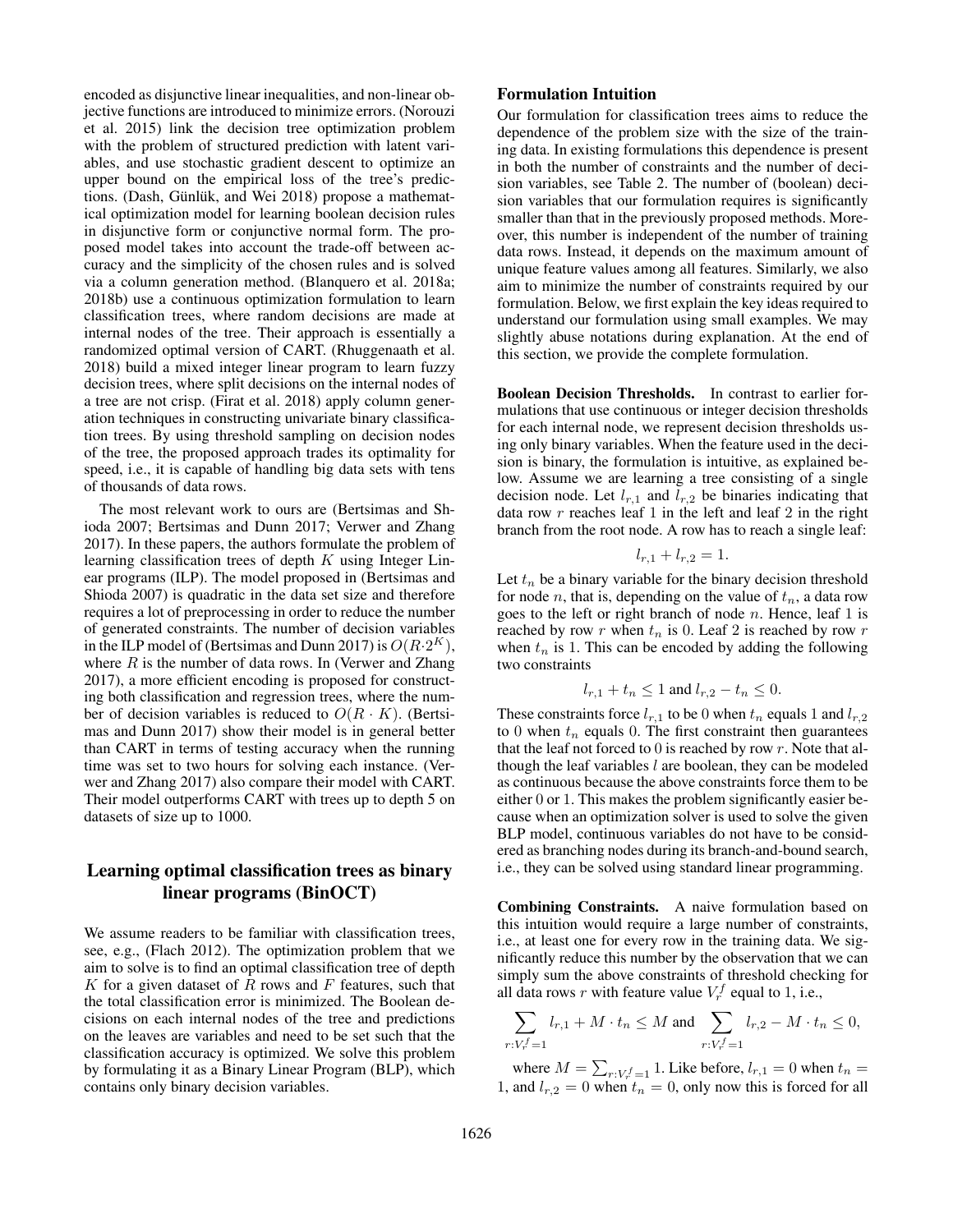rows in the training data. Although it is known that integer programming solvers can experience difficulties with such big-M formulations, in our experience and as shown in the experiments it solves much faster than creating additional constraints for every row in the training data. In the case of larger trees, we can safely add all leaves under the left and right branch to the constraints since their sum is at most 1:

$$
\sum_{r: V_r^f=1} \sum_{i \in ll(n)} l_{r,i} + M \cdot t_n \le M
$$
\n
$$
\sum_{r: V_r^f=1} \sum_{i \in rl(n)} l_{r,i} - M \cdot t_n \le 0,
$$
\n(1)

where  $ll(n)$  and  $rl(n)$  are the set of leaves under the left and right branches of node *n*, respectively,  $M = \sum_{r:V_r^f=1} 1$ and  $t_n$  is a binary threshold variable for node n. An important observation is that since we force the leaf variables  $l_{r,i}$ to be 0, these constraints can be created for every node in the tree without influencing each other. Together they represent row r's path to the leaf i with  $l_{r,i}$  equal to 1, i.e., not forced to 0 by any of the node constraints.

Integer Decision Thresholds. The node constraints above are sufficient for modeling all paths of all training data rows when the decision thresholds are boolean. A naive method to transform integer or continuous valued features to binary ones is using a unary representation that uses one variable per decision threshold. Instead, we use a binary representation for the decision thresholds that requires exponentially fewer variables.

Example 1 *For ease of explanation, we assume that we aim to find a single decision node* n *for the following training set, which contains only one feature with 9 distinct feature values. The rows are ordered using the feature values:*

| feature value |  |  |  |  |  |
|---------------|--|--|--|--|--|
| target class  |  |  |  |  |  |

Because there is no reason to split groups of examples that have the same label, there are 4 sensible thresholds we can use to split data. In theory it could occur in multivariate datasets such a split is needed to find the optimal tree. We still remove them from consideration to reduce the size of the learning problem, in this case from 8 to 4 possible thresholds. We model these 4 possible thresholds using  $\log_2 4 = 2$ binary variables  $t_{n,1}$  and  $t_{n,2}$  as shown in Figure 1.

Thus, if  $t_{n,1}$  is 1, the threshold is one of the first two possible thresholds  $th(1)$  or  $th(2)$ . In our example, such a setting implies that any rows with a feature value greater than 4.5 (the 2nd threshold value) cannot reach any of the leaves under the left branch of node *n*. Similarly, when  $t_{n,1}$  is 0, any rows with a feature value less then 5.5 (the 3rd threshold value) cannot reach any of the leaves under the right branch of node  $n$ . This results in the following constraints, updated from Equation (1):

$$
\sum_{r:th(2)
$$



Figure 1: A decision tree with one internal node. Inside of this node, a binary search tree is used to represent one of the 4 possible threshold values  $th(1)-th(4)$  for Example 1. The edges on the arcs denote the value settings of the binary variables  $t_{n,i}$ , with i the depth of the search tree. Thus setting  $t_{n,1}$  to 1 and  $t_{n,2}$  to 0 corresponds to selecting threshold  $th(2)$ . The boxes show the feature value ranges and class values to the left and right of every decision threshold. A threshold setting of  $th(2)$  forces all rows with values from the first two boxes to reach the left leaf, and all rows with values from the last three boxes to reach the right leaf.

$$
\sum_{r:th(1)
$$

where  $th(i)$  returns the *i*th threshold value, and the constants  $M$  and  $M'$  are  $\sum_{r:th(2)< V_r^f< th(4)} 1$  and  $\sum_{r:th(1)< V_r^f, respectively. Notice that these con$ straints force all rows with a feature value of 5 (both greater than the 2nd and smaller than the 3rd threshold) to either the left or right branch, depending on the setting of  $t_{n,1}$ . Furthermore, notice we do not create these constraints for rows with feature values below the lowest  $(th(1))$  or above the highest  $(th(4))$  threshold. Rows with values below the minimum threshold can never follow the right branch, no matter which threshold is chosen. The reverse holds for rows with values above the largest threshold and we use separate constraints to model these extreme values, which we discuss later.

The second binary variable  $t_{n,2}$  is then used to force the direction for the remaining rows with values between  $th(1)$  and  $th(2)$ , and between  $th(3)$  and  $th(4)$ . Whether  $t_{n,2}$ forces this for the first or last range depends on the value of  $t_{n,1}$ . We first show the first range and include the higher order bit of  $t_{n,1}$  using big-M values:

$$
\sum_{r:th(1)< V_r^f
$$
\sum_{r:th(1)< V_r^f
$$
$$

where  $M = \sum_{r:th(1) \leq V_r^f \leq th(2)} 1$ . Notice that we have to add  $M \cdot t_{n,1}$  only for the left leaves. This is due to an effect of threshold value decisions. If  $t_{n,2} = 0$ , the threshold is either  $th(2)$  or  $th(4)$ . Independent of the value of  $t_{n,1}$ , the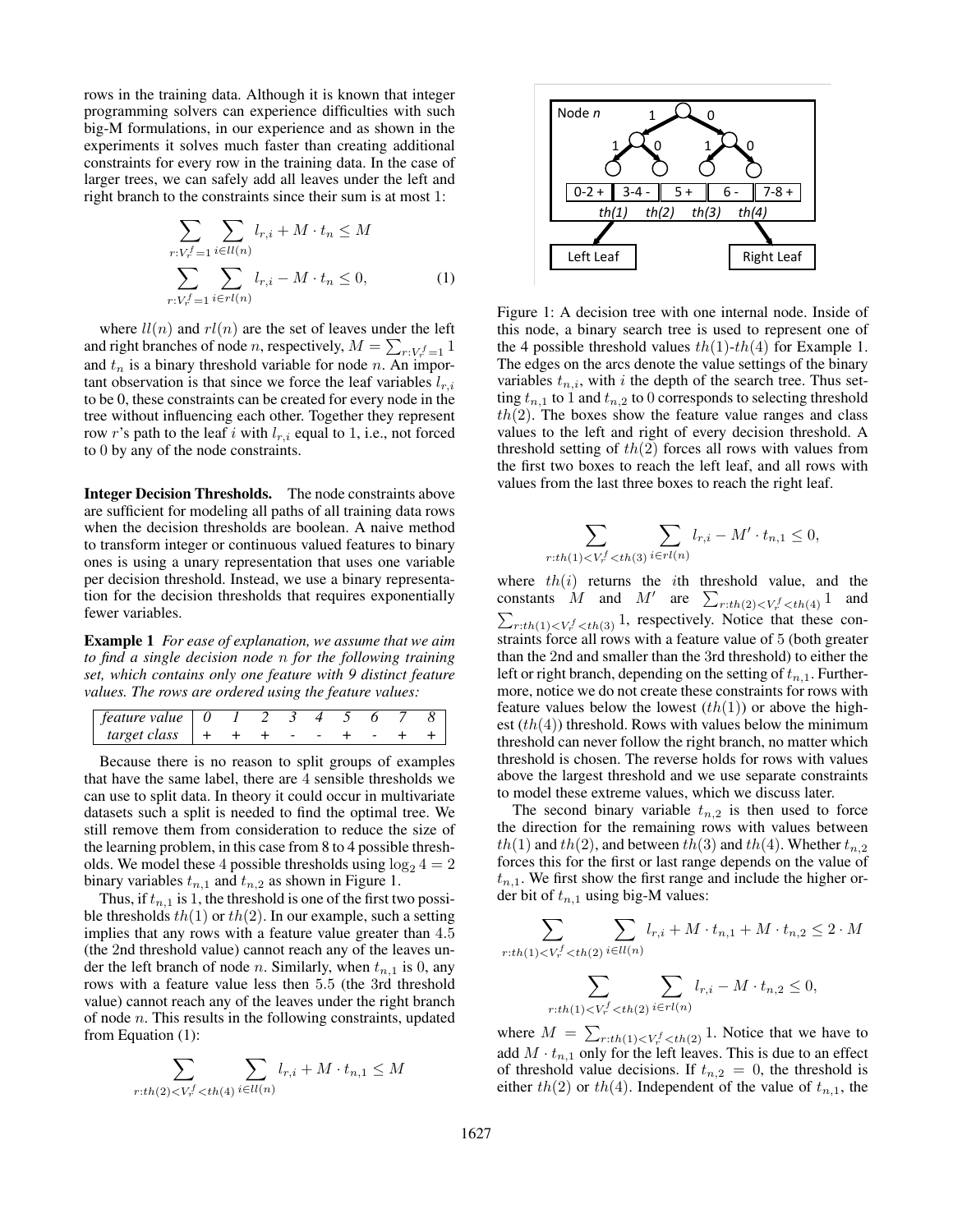rows with feature values in range  $[th(1), th(2)]$  cannot reach any leaf under the right branch of node  $n$ . These rows have feature values that are smaller than either threshold value. In the same way, we make the constraints for the upper range:

$$
\sum_{r:th(3)< V_r^f < th(4)} \sum_{i\in ll(n)} l_{r,i} + M \cdot t_{n,2} \le M
$$
\n
$$
\sum_{r:th(3)< V_r^f < th(4)} \sum_{i\in rl(n)} l_{r,i} - M \cdot t_{n,1} - M \cdot t_{n,2} \le 0,
$$
\nwith  $M = \sum_{r:th(3)< V_r^f < th(4)} 1$ .

Example 2 *Let us see the effect of the above* 6 *constraints on our example data. For simplicity, we use the feature value also as row number, i.e.,*  $l_{r,i}$  *where*  $0 \leq r \leq 8$ *, and we assume there is only one single left leaf* 1 *and one single right leaf* 2 *for node* n*. After writing out the above defined constraints, we obtain in order:*

$$
l_{5,1} + l_{6,1} + 2 \cdot t_{n,1} \le 2
$$
  
\n
$$
l_{3,2} + l_{4,2} + l_{5,2} - 3 \cdot t_{n,1} \le 0
$$
  
\n
$$
l_{3,1} + l_{4,1} + 2 \cdot t_{n,1} + 2 \cdot t_{n,2} \le 4
$$
  
\n
$$
l_{3,2} + l_{4,2} - 2 \cdot t_{n,2} \le 0
$$
  
\n
$$
l_{6,1} + 1 \cdot t_{n,2} \le 1
$$
  
\n
$$
l_{6,2} - 1 \cdot t_{n,1} - 1 \cdot t_{n,2} \le 0.
$$

*The effect of setting*  $t_{n,1}$ ,  $t_{n,2}$  *to* 1,1 *is that*  $l_{5,1}$  *and*  $l_{6,1}$  *are forced to* 0 *by the first constraint.*  $l_{3,1}$  *and*  $l_{4,1}$  *are forced to* 0 *by the third constraint.*  $l_{6,1}$  *is (again) forced to* 0 *by the fifth constraint. Since the feature values of the last two rows are largest, the last two rows cannot end up in the left leaf, that is,*  $l_{7,1}$  *and*  $l_{8,1}$  *are always* 0*. Similarly,*  $l_{0,1}$ *,*  $l_{1,1}$ *, and*  $l_{2,1}$ *are always* 1*. This results in the following table, which we extend with all possible settings of*  $t_{n,1}$  *and*  $t_{n,2}$ *. Note that since we have two leaves, forcing*  $l_{i,2}$  *to be* 0 *causes*  $l_{i,1}$  *to be set to* 1*:*

|  | $t_{n,1}$ $t_{n,2}$   $l_{0:2,1}$ $l_{3,1}$ $l_{4,1}$ $l_{5,1}$ $l_{6,1}$ |  |  | $l_{7.81}$ |
|--|---------------------------------------------------------------------------|--|--|------------|
|  |                                                                           |  |  |            |
|  |                                                                           |  |  |            |
|  |                                                                           |  |  |            |
|  |                                                                           |  |  |            |

*This correctly models which rows reach which leaves under the* 4 *different threshold settings.*

In our formulation, we extend this idea to arbitrary ranges of threshold values by using a simple recursive routine to generate the corresponding constraints. We make sure that every  $t_{n,i}$  bit of the binary encoding divides the possible threshold values in half. The first  $t_{n,1}$  is thus always important because it eliminates half of the possible paths of rows (that reach node  $n$ ) to leaf nodes. Intuitively, this makes it easier for the solver to find solutions since it can eliminate many possible solutions by fixing only a few binary values. Notice also that the used big-M values change depending on the number of influenced rows. In this way, We obtain few constraints with very large M values but few decision variables, and many constraints with small M values but several decision variables.

In the following, we use  $bin(f)$  to denote the result of our recursive routine for feature  $f$ . For each feature  $f$ , we compute the number of possible threshold values  $T_f$  as follows. We sort all unique feature values and create thresholds between every two subsequent values, unless all rows with those values belong to the same class (see the small example in Example 1). Pseudocode for the recursive routine for each feature is given in Algorithm 1. Initially, the algorithm is called with  $(1, T_f, 1)$ . The algorithm returns a set (or iterator)  $b \in bin(f)$  over the lower  $lr(b)$  and upper  $ur(b)$  value ranges, and the required  $t_{n,t}$  variables ( $tl(b)$ ) for the left and right leaf nodes.

|     | Algorithm 1 Obtaining the binary encoding value ranges              |  |  |  |  |  |  |  |  |  |
|-----|---------------------------------------------------------------------|--|--|--|--|--|--|--|--|--|
|     | 1: <b>procedure</b> $BIN(min, max, depth)$                          |  |  |  |  |  |  |  |  |  |
| 2:  | Let $b$ be a binary value range                                     |  |  |  |  |  |  |  |  |  |
| 3:  | if $max - min \leq 1$ then                                          |  |  |  |  |  |  |  |  |  |
| 4:  | $lr(b) = [th(min), th(max)]$<br>lower range of $b$                  |  |  |  |  |  |  |  |  |  |
| 5:  | $ur(b) = [th(min), th(max)]$<br>upper range of $b$                  |  |  |  |  |  |  |  |  |  |
| 6:  | return [b]                                                          |  |  |  |  |  |  |  |  |  |
| 7:  | end if                                                              |  |  |  |  |  |  |  |  |  |
| 8:  | result = $[b]$                                                      |  |  |  |  |  |  |  |  |  |
| 9:  | $mid =$ FLOOR( $(max - min)/2.0$ )                                  |  |  |  |  |  |  |  |  |  |
| 10: | $lr(b) = [th(min), th(min + mid + 1)]$ lower range                  |  |  |  |  |  |  |  |  |  |
| 11: | $ur(b) = [th(min + mid), th(max)]$<br>upper range                   |  |  |  |  |  |  |  |  |  |
| 12: | $tl(b) = tr(b) = [depth]$ include current depth $t_{n,t}$           |  |  |  |  |  |  |  |  |  |
| 13: | <b>for</b> b' in BIN( $min$ , $min + mid$ , $depth + 1$ ) <b>do</b> |  |  |  |  |  |  |  |  |  |
| 14: | $tl(b') = tl(b') + [depth]$ include $t_{n,t}$ for $ll(n)$           |  |  |  |  |  |  |  |  |  |
| 15: | result = result + $[b']$                                            |  |  |  |  |  |  |  |  |  |
| 16: | end for                                                             |  |  |  |  |  |  |  |  |  |
| 17: | for b' in BIN( $min + mid + 1$ , $max$ , $depth + 1$ ) do           |  |  |  |  |  |  |  |  |  |
| 18: | $tr(b') = tr(b') + [depth]$ include $t_{n,t}$ for $rl(n)$           |  |  |  |  |  |  |  |  |  |
| 19: | result = result + $[b']$                                            |  |  |  |  |  |  |  |  |  |
| 20: | end for                                                             |  |  |  |  |  |  |  |  |  |
| 21: | return result                                                       |  |  |  |  |  |  |  |  |  |
|     | 22: end procedure                                                   |  |  |  |  |  |  |  |  |  |

Features So far, the formulation of node constraints assumed there is only one single feature we can choose from when determining thresholds at internal nodes. For a general case with multiple features, in order to select which feature to use in a node constraint, we add another big-M multiplier, for all features  $f$  ( $1 \leq f \leq F$ ) and binary ranges  $b \in bin(f)$ :

$$
M \cdot f_{n,f} + \sum_{r \in lr(b)} \sum_{l \in ll(n)} l_{r,l} + \sum_{t \in tl(b)} M \cdot t_{n,t} \le M + \sum_{t \in tl(b)} M
$$

$$
M' \cdot f_{n,f} + \sum_{r \in ur(b)} \sum_{l \in rl(n)} l_{r,l} - \sum_{t \in tl(b)} M' \cdot t_{n,t} \le M',
$$

where  $M = \sum_{r \in lr(b)} 1$ ,  $M' = \sum_{r \in ur(b)} 1$ , and  $ll(n)$  $\left(\frac{rl(n)}{l}\right)$  is the set of node *n*'s leaves under the left (right) branch. The additional big-M ensures that these constraints only have effect when  $f_{n,f}$  is equal to 1. Of course, we require that exactly one feature is selected for every decision node n:

$$
\sum_{1 \le f \le F} f_{n,f} = 1.
$$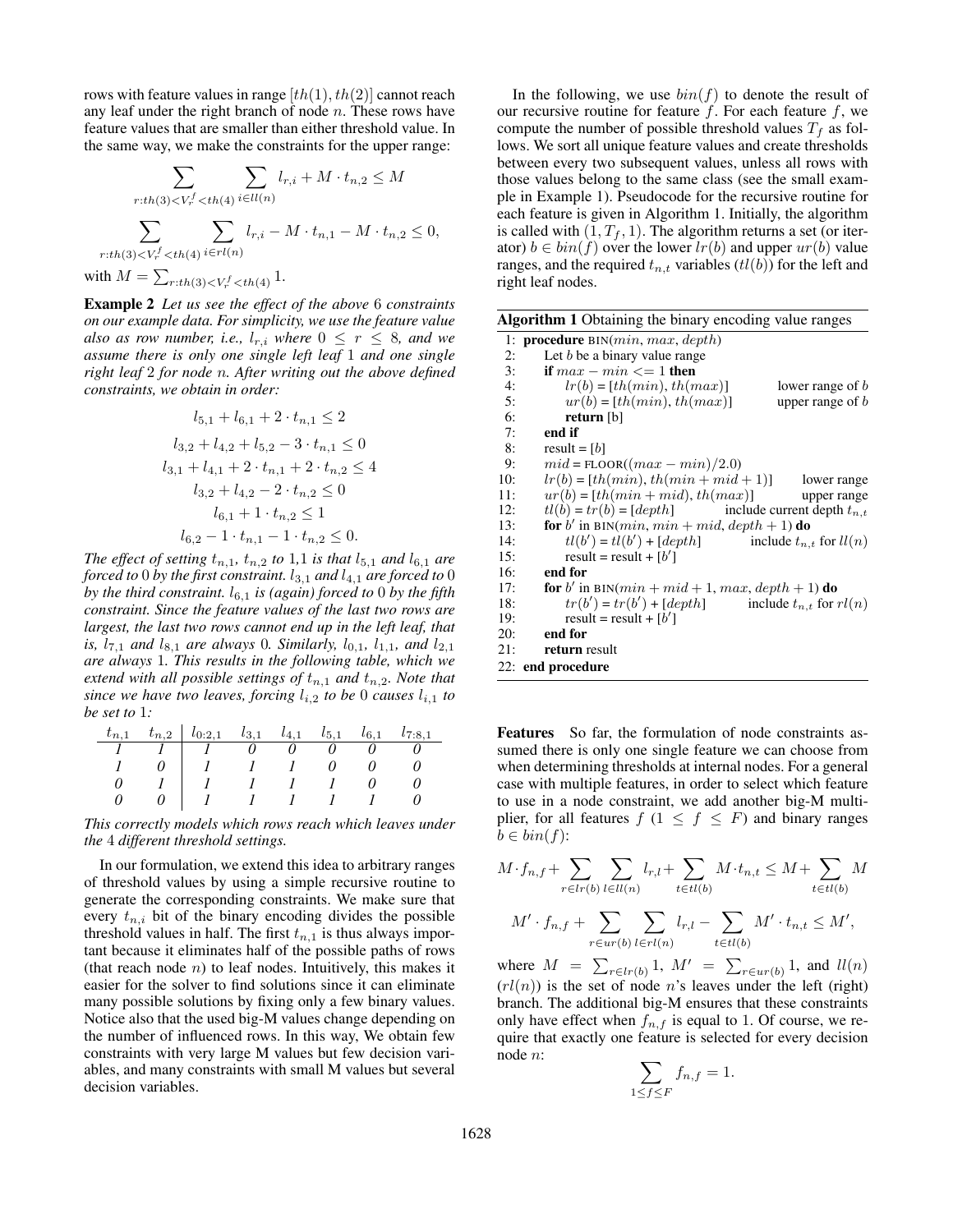All that remains for modeling the nodes of the decision tree is to add constraints for rows with feature values greater than the largest threshold, or lower than the smallest threshold. These are forced to 0 using only the node feature variable  $f_{n,f}$ , for all features f:

$$
M \cdot f_{n,f} + \sum\limits_{r:\max_{t(f) < V_r^f}}\sum\limits_{l \in ll(n)}l_{r,l} + \sum\limits_{r:V_r^f < \min_{t(f)}}\sum\limits_{l \in rl(n)}l_{r,l} \leq M,
$$

where  $M = \sum_{r: \max_{t(f) \leq V_r^f}} 1 + \sum_{r: V_r^f \leq \min_{t(f)}} 1$ , and  $\max_{t(f)}$  and  $\min_{t(f)}$  are the minimum and maximum decision thresholds for feature  $f$ .

Objective Function The node constraints described above model the influence of the decision variables  $t_{n,t}$  and  $f_{n,f}$  on which leaf node  $l_{r,l}$  each of the training data row reaches. We create our objective function using these leaf node (not decision) variables. Similarly to the node constraints, we combine the objective values of as many rows as possible using a big-M value. In this case, we combine all that end in the same leaf with the same target class. For all leaves l and target classes c:

$$
\sum_{r:C_r=c} l_{r,l} - M \cdot p_{l,c} \le e_{l,c},
$$

where  $M = \sum_{r:C_r=c} 1$ ,  $C_r$  is the class of row r,  $p_{l,c}$  is a binary decision variable indicating whether leaf  $l$  predicts class c, and  $e_{l,c}$  is the number of misclassifications for class c in leaf l. Lastly, every leaf predicts exactly one class value:

$$
\sum_{1 \leq l \leq L} p_{l,c} = 1.
$$

# The BinOCT model

We now present the full formulation for learning optimal classification trees as follows. The objective is to minimize the total classification error. Table 1 lists the used notation.

$$
\min \sum_{l,c} e_{l,c} \quad \text{s.t.}
$$
\n
$$
\forall n \quad \sum_{f} f_{n,f} = 1
$$
\n
$$
\forall r \quad \sum_{l} l_{r,l} = 1
$$
\n
$$
\forall l \quad \sum_{c} p_{l,c} = 1
$$
\n
$$
\forall n, f, b \in bin(f) \quad Mf_{n,f} + \sum_{r \in lr(b)} \sum_{l \in ll(n)} l_{r,l} + \sum_{t \in tl(b)} Mf_{n,f} - \sum_{t \in tl(b)} Mf_{n,f} - \sum_{t \in tl(b)} Mf_{n,f} + \sum_{r \in rr(b)} \sum_{l \in rl(n)} l_{r,l} - \sum_{t \in tl(b)} Mf_{n,f} + \sum_{\max_{t(f)} < f(r)} \sum_{l \in ll(n)} l_{r,l} - \sum_{r, f} M''f_{n,f} + \sum_{\max_{t(f)} < f(r)} \sum_{l \in ll(n)} l_{r,l} \le M''
$$
\n
$$
\forall l, c \quad \sum_{r: C_r = c} l_{r,l} - M'''p_l \le e_{l,c}
$$

with  $1 \le n \le N, 1 \le f \le F, 1 \le r \le R, 1 \le l \le$  $L, 1 \leq c \leq C$  unless stated otherwise. How to derive the

| Symbol           | Type       | Definition                                          |
|------------------|------------|-----------------------------------------------------|
| $\boldsymbol{n}$ | index      | internal (non-leaf) node, $1 \leq n \leq N$         |
| l                | index      | leaf of the tree, $1 \leq l \leq L$                 |
| $\overline{r}$   | index      | row in the training data, $1 \leq r \leq R$         |
| f                | index      | feature in the training data, $1 \leq f \leq F$     |
| $\overline{c}$   | index      | class in the training data, $1 \leq c \leq C$       |
| bin(f)           | set        | feature $f$ 's binary encoding ranges               |
| l(r(b))          | set        | rows with values in b's lower range, $b \in bin(f)$ |
| ur(b)            | set        | rows with values in $b$ 's upper range              |
| tl(b)            | set        | $t_{n,t}$ variables for b's ranges                  |
| ll(n)            | set        | node $n$ 's leaves under the left branch            |
| rl(n)            | set        | node $n$ 's leaves under the right branch           |
| K                | constant   | tree's depth                                        |
| N                | constant   | $N = 2K - 1$ , number of internal nodes             |
| L                | constant   | $L = 2^K$ , number of leaf nodes                    |
| F                | constant   | number of features                                  |
| $\overline{C}$   | constant   | number of classes                                   |
| $\boldsymbol{R}$ | constant   | number of training data rows                        |
| T                | constant   | total number of threshold values                    |
| $T_f$            | constant   | number of threshold values for feature $f$          |
| $T_{\rm max}$    | constant   | maximum of $T_f$ over all features f                |
| $V_r^f$          | constant   | feature $f$ 's value in training data row $r$       |
| $C_r$            | constant   | class value in training data row r                  |
| $\min_{t(f)}$    | constant   | feature $f$ 's minimum threshold value              |
| $\max_{t(f)}$    | constant   | feature $f$ 's maximum threshold value              |
| М                | constant   | minimized big-M value                               |
| $f_{n,f}$        | binary     | node $n$ 's selected feature $f$                    |
| $t_{n,t}$        | binary     | node $n$ 's selected threshold $t$                  |
| $p_{l,c}$        | binary     | leaf l's selected prediction class c                |
| $e_{l,c}$        | continuous | error for rows with class $c$ in leaf $l$           |
| $l_{r,l}$        | continuous | row r reaches leaf l                                |

Table 1: Summary of notation used in the encoding.

smallest M values for different constraints and the details of equations have been described in the previous subsections. All decision variables  $f_{n,f}$ ,  $t_{n,t}$ , and  $p_{l,c}$  are binary. The number of  $f_{n,f}$  variables is bounded by  $N \cdot F$ . The number of  $t_{n,t}$  variables in bounded by  $N \cdot \log(T_{\text{max}})$ . Note  $T_{\text{max}}$  is no more than the number of distinct values for each feature. The number of  $p_{l,c}$  variables is bounded by  $L \cdot C$ . For a depth  $K$  tree, the formulation thus requires at most  $N \cdot (F + \log(T)) + L \cdot C \leq 2^{k}(F + C + \log(T))$  decision variables. This depends linearly on the number of features and class values, and only logarithmic on the number of possible decision boundaries. Most importantly, this is independent from the number of data rows as long as new rows do not add new features, possible thresholds, or class values.

The number of constraints required by our formulation is bounded by  $N + R + L + 2 \cdot N \cdot F \cdot T + L \cdot C$ . This bound simply derived from the formulation given above. To see that the two  $\forall_{n,f,bin(f)}$  and  $\forall_{n,f}$  results in at most  $2 \cdot N \cdot F \cdot T$  constraints one only has to observe that we create a single such constraint for every branch of the binary search tree given in Figure 1, plus one for the minimum and maximum value ranges. This creates 2 constraints for every possible decision threshold (actually -1 because we combine the minimum and maximum ranges). Frequently, the  $2 \cdot N \cdot F \cdot T$  will be the largest term. This term is however an over estimation and because the number of constraints is different for every fea-

 $\, +$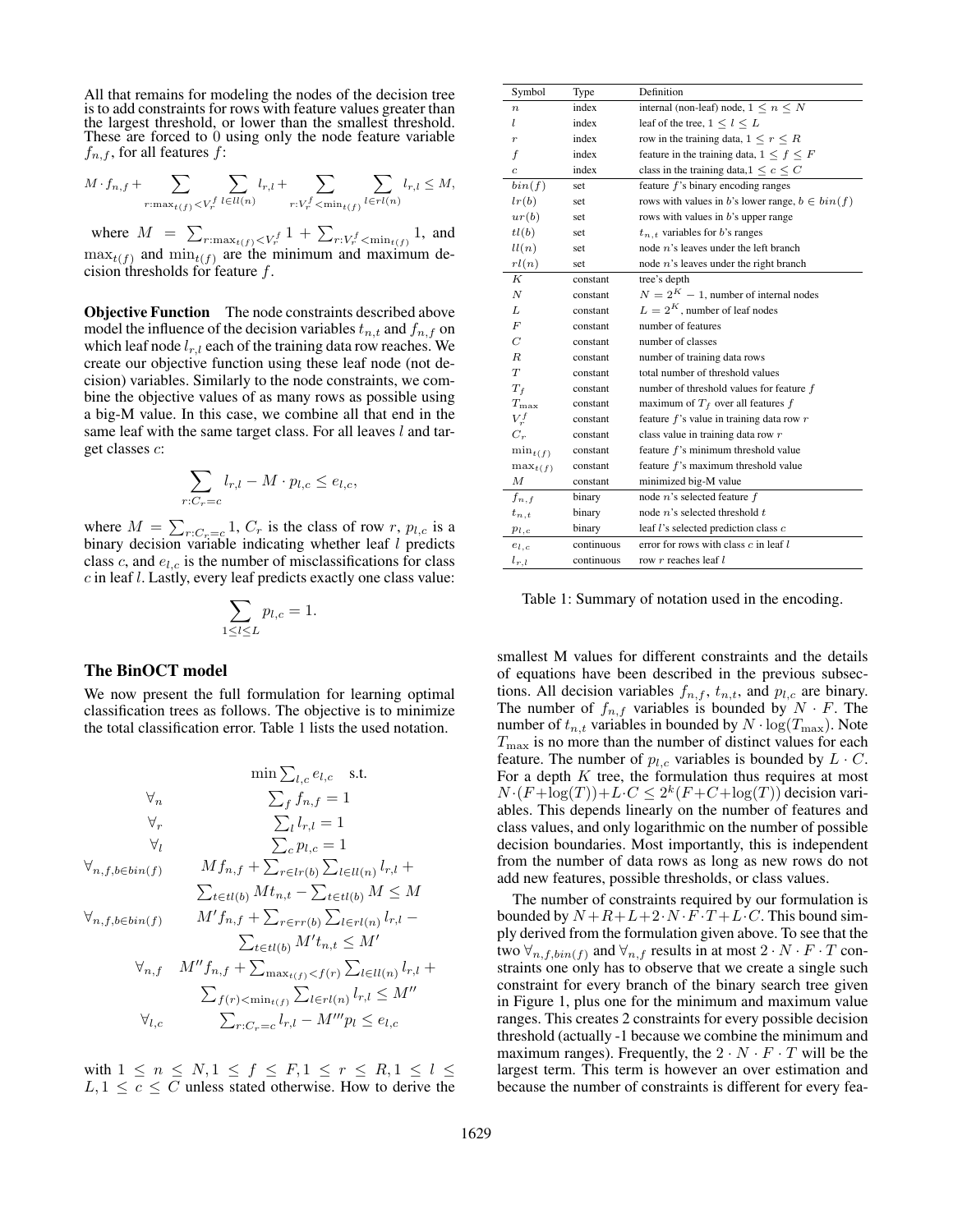ture. For example, if a feature only has two possible values (coming from a one-hot encoding for instance), then there is only a single decision threshold and we require only a single constraint to model the node's behavior for that feature (only the minimum and maximum value ranges). Sometimes  $R$  will be the dominating term, i.e., when the training data set is large and the number of possible thresholds is small.

As table 3 shows, our formulation results in very few binary decision variables. Even for problems with thousands of rows, we only require a few hundred binaries.

| Method      | # decision variables                                               | # constraints               |
|-------------|--------------------------------------------------------------------|-----------------------------|
| BinOCT      | $\boxed{O(2^K(F+C+log(T_{max}))) \mid O(R+2^K(F\cdot T_{all}+C))}$ |                             |
| <b>DTIP</b> | $O(R \cdot K)$                                                     | $O(R \cdot 2^{K-1})$        |
| OCT         | $O(R \cdot 2^K)$                                                   | $O(2^{K-1}(R \cdot K + C))$ |

Table 2: The number of decision variables and constraints used in three methods: our method BinOCT, DTIP in (Verwer and Zhang 2017), and OCT in (Bertsimas and Dunn 2017).  $R$  is the number of data rows,  $F$  number of features, C number of classes, K depth of tree.  $T_{max}$  is the maximum number of thresholds for any feature and  $T_{all}$  is the number of all decision thresholds over all features.

|               | binaries | rows  | columns |
|---------------|----------|-------|---------|
| Balance-scale | 153      | 839   | 5161    |
| Car           | 184      | 1197  | 12600   |
| Iris          | 183      | 1444  | 1431    |
| Statlog-sat.  | 741      | 65284 | 36309   |

Table 3: Sizes of depth 4 training problems (containing 50% of the data) reported by CPLEX.

| Dataset                   | R    | F  | C              | $\overline{T}_{\max}$ | $T_{all}$ |
|---------------------------|------|----|----------------|-----------------------|-----------|
| Balance-scale             | 625  | 4  | 3              | 4                     | 16        |
| Bank marketing 10%        | 4521 | 17 | 2              | 799                   | 1690      |
| Banknote-authentification | 1372 | 4  | $\overline{c}$ | 624                   | 1855      |
| Car-evaluation            | 1728 | 5  | 4              | 3                     | 14        |
| Ionosphere                | 351  | 34 | 2              | 94                    | 2312      |
| Iris                      | 150  | 4  | $\overline{c}$ | 23                    | 56        |
| Monks-problems-1          | 124  | 6  | 2              | 3                     | 11        |
| Monks-problems-2          | 169  | 6  | $\overline{c}$ | 3                     | 11        |
| Monks-problems-3          | 122  | 6  | $\overline{c}$ | 3                     | 11        |
| Pima-Indians-diabetes     | 768  | 8  | 2              | 309                   | 857       |
| Osar-biodegradation       | 1055 | 41 | $\overline{2}$ | 437                   | 4178      |
| Seismic-bumps             | 2584 | 18 | $\overline{2}$ | 311                   | 1120      |
| Spambase                  | 4601 | 57 | 2              | 1174                  | 8006      |
| Statlog-satellite         | 4435 | 36 | 6              | 80                    | 2217      |
| Tic-tac-toe-endgame       | 958  | 18 | $\overline{c}$ |                       | 18        |
| Wine                      | 178  | 13 | 3              | 70                    | 710       |

Table 4: The datasets used in the experiments.

### Experiments

To solve classification problems, given a training dataset, We formulate the learning problem using the proposed formulation. The resulting BinOCT model is passed to the

optimization solver CPLEX 12.8.0, running on an AMD Ryzen machine with 16GB RAM, which returns the best solution (i.e., a classification tree with highest accuracy) it can find within the given time limit. We provide CPLEX with a priority order such that variables closer to the root of the tree get solved first. We test our method on benchmark datasets from the UCI machine learning repository (Lichman 2013). We compare the performance of BinOCT with OCT (Bertsimas and Dunn 2017) and DTIPs (Verwer and Zhang 2017), two recently proposed ILP-based classification algorithms. We use the accuracy in the cited papers for comparison. We also run CART from sciki-learn with its default parameter setting (i.e., criterion=gini, splitter=best, min samples split=2, min samples leaf=1, max leaf nodes=None), except that the maximum depths of the trees generated by CART are set to the same depths as BinOCT. In addition, as in (Bertsimas and Dunn 2017; Verwer and Zhang 2017), BinOCT is solved by CPLEX with warm starts learned from CART to investigate whether this helps find better solutions. We name it BinOCT\*.

In order to compare to OCT, we use the same experiment settings as in (Bertsimas and Dunn 2017). For a given dataset, 50% of the dataset are used for training and 25% for testing. As we do not have hyperparameters to tune in our model, the remaining 25% are not used. The split is down randomly five times. We report the average performance of five experiments for each dataset. We chose datasets (see Table 4) containing no missing values since it is not clear how the authors of (Bertsimas and Dunn 2017) pre-processed the datasets with missing values.

The time limit for BinOCT is set to 10 minutes for each instance. In comparison, OCT used 30 minutes to 2 hours to solve each instance in (Bertsimas and Dunn 2017), and DTIPs was run at most 30 minutes in (Verwer and Zhang 2017). We learn trees with depths ranging from 2 to 4.

Our implemented models, the code, and the used training and testing data sets are available online at https://github.com/SiccoVerwer/binoct.

#### Results

We tested our method on 16 datasets. The number of data rows in these datasets range from 124 to 4601, and the number of features from 4 to 57.

In Table 5, we report the accuracy on the training data. As explained earlier, each dataset was split randomly 5 times. The accuracy value of BinOCT and CART in the table is the average accuracy on five training sets. Since DTIPs in (Verwer and Zhang 2017) used the complete dataset for training, we also include in the table the reported CART results from (Verwer and Zhang 2017). The training results of OCT are absent in (Bertsimas and Dunn 2017).

BinOCT and BinOCT\* found the optimal trees when the problem size is small. For learning trees of depth 2, they returned the optimal trees on 9 out 16 datasets. On small datasets such as Iris and Wine, the learned trees from BinOCT and BinOCT\* are optimal even with depth 4. Our method nearly always outperforms CART, no matter whether it is fed with starting solutions from CART. The depth 3-4 instances of Statlog-sat are too hard to solve within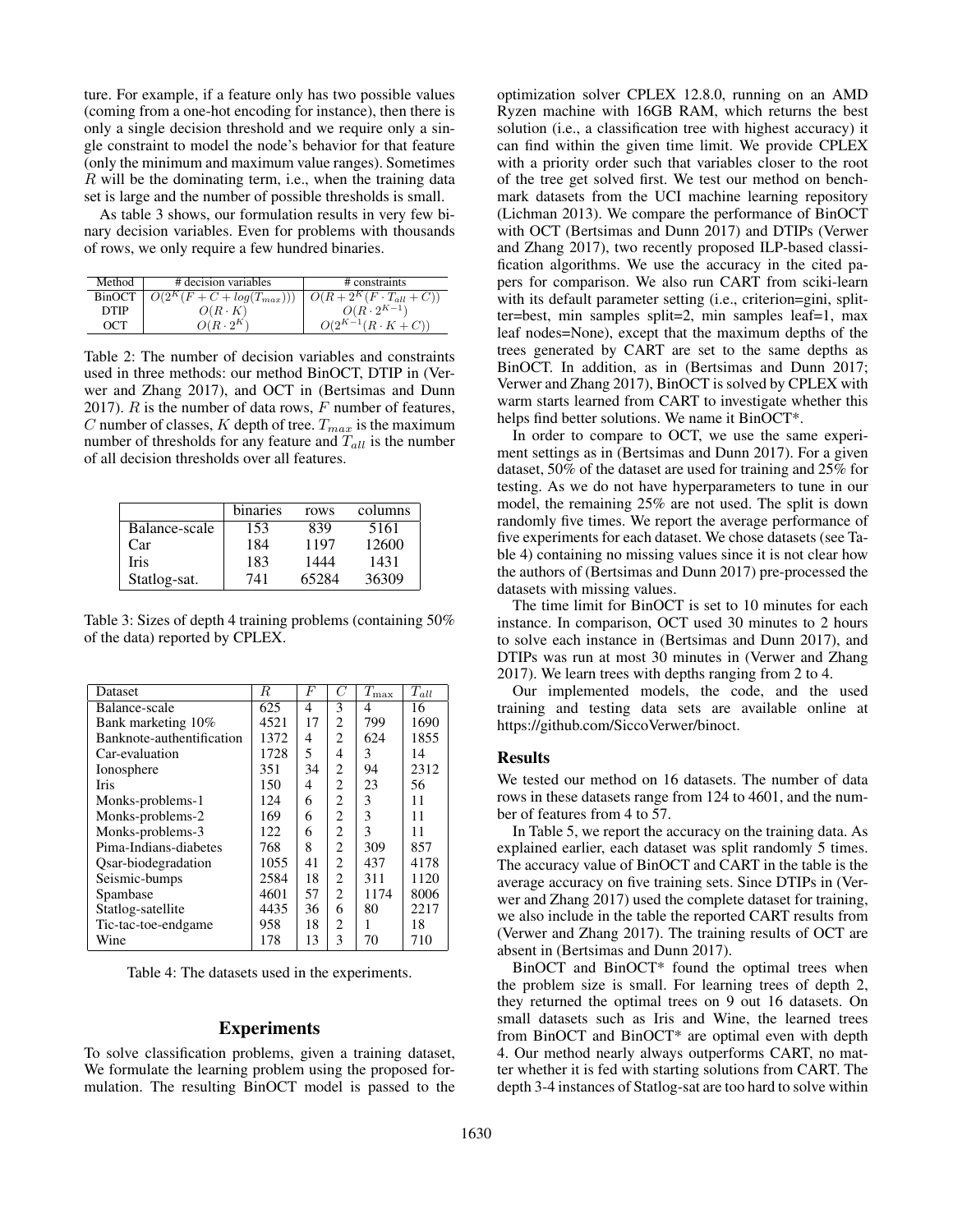| Dataset          | <b>BinOCT</b> | BinOCT* | CART/R      | <b>DTIPs</b> | <b>BinOCT</b> | BinOCT* | CART/R    | <b>DTIPs</b> | <b>BinOCT</b> | BinOCT* | CART/R      | <b>DTIPs</b> |
|------------------|---------------|---------|-------------|--------------|---------------|---------|-----------|--------------|---------------|---------|-------------|--------------|
|                  |               | $k=2$   |             |              |               | $k=3$   |           |              |               | $k=4$   |             |              |
| Balance-scale    | $73.3*$       | $73.3*$ | 71.7        |              | 79.2          | 78.7    | 76.5      |              | 84.8          | 84.1    | 82.9        |              |
| Bank market. 10% | 90.3          | 90.3    | 89.9/90.1   | 90.1         | 90.4          | 90.9    | 90.7/90.4 | 90.6         | 90.6          | 91.8    | 91.6/91.2   | 91.3         |
| Banknote-auth.   | $93.4*$       | $93.4*$ | 91.7        |              | 97.8          | 97.7    | 94.6      |              | 99.4          | 99.7    | 97.4        |              |
| Car-evaluation   | $76.9*$       | $76.9*$ | $76.9*$     |              | 80.5          | 80.4    | 79.0      |              | 85.3          | 85.7    | 84.2        |              |
| Ionosphere       | 91.1          | 91.2    | 91.0        |              | 94.3          | 94.9    | 93.8      |              | 96.8          | 97.1    | 96.0        |              |
| Iris             | $96.8*$       | $96.8*$ | $96.8*/96*$ | $96*$        | $100*$        | 100*    | 98.1/97.3 | 99.3*        | $100*$        | $100*$  | $100*/99.3$ | $100*$       |
| Monks-probl-1    | $83.5*$       | $83.5*$ | 76.8        |              | $92.6*$       | $92.6*$ | 81.6      |              | 99.4          | 99.4    | 86.1        |              |
| Monks-probl-2    | $69.8*$       | $69.8*$ | 65.2        |              | 79.5          | 79.5    | 70.0      |              | 86.7          | 86.9    | 79.8        |              |
| Monks-probl-3    | $93.8*$       | $93.8*$ | $93.8*$     |              | $95.7*$       | $95.7*$ | 94.8      |              | 97.7          | 98.0    | 95.7        |              |
| PI-diabetes      | 79.3          | 79.3    | 77.3/77.2   | 77.7         | 81.6          | 81.3    | 78.9/77.6 | 79.4         | 83.0          | 84.7    | 82.9/79.3   | 82.6         |
| Osar-biodeg.     | 80.9          | 81.2    | 80.5        |              | 83.9          | 85.8    | 85.3      |              | 84.6          | 89.1    | 88.7        |              |
| Seismic-bumps    | 93.5          | 93.4    | 93.1        |              | 93.7          | 93.7    | 93.4      |              | 93.7          | 94.2    | 93.9        |              |
| Spambase         | 85.6          | 86.7    | 86.0        |              | 86.1          | 90.2    | 89.6      |              | 84.8          | 91.9    | 91.6        |              |
| Statlog-sat.     | 68.8          | 66.7    | 63.2        |              | 72.7          | 80.5    | 78.7      |              | 66.5          | 81.6    | 81.6        |              |
| Tic-tac-toe      | $72.1*$       | $72.1*$ | $71.2*$     |              | 79.2          | 77.6    | 75.4      |              | 85.2          | 85.3    | 84.4        |              |
| Wine             | $97.3*$       | $97.3*$ | 95.7        |              | 100*          | 100*    | 99.3      |              | $100*$        | 100*    | $100*$      |              |

Table 5: Training accuracy of BinOCT, BinOCT\* (BinOCT with CART as starting solutions), CART, R (CART in (Verwer and Zhang 2017), DTIPs. The symbol \* next to the values means that the solutions are optimal. The best performing method at same depths is marked in bold.

| Dataset          | <b>BinOCT</b> | BinOCT* | CART/R    | ОСТ  | BinOC <sub>1</sub> | BinOCT* | CART/R    | OCT  | <b>BinOCT</b> | BinOCT* | CART/R    | OCT  |
|------------------|---------------|---------|-----------|------|--------------------|---------|-----------|------|---------------|---------|-----------|------|
|                  |               | $k=2$   |           |      |                    | $k=3$   |           |      |               | $k=4$   |           |      |
| Balance-scale    | 69.3          | 69.3    | 67.5/64.5 | 67.1 | 73.4               | 71.3    | 70.6/70.4 | 68.9 | 79.6          | 78.9    | 77.5/73.4 | 71.6 |
| Bank market. 10% | 90.3          | 90.3    | 88.9/     |      | 88.4               | 88.5    | 88.8/70.4 |      | 88.5          | 88.5    | 88.5/     |      |
| Banknote-auth.   | 91.7          | 91.7    | 90.6/89.0 | 90.1 | 96.2               | 96.6    | 93.6/89.0 | 89.6 | 97.7          | 98.1    | 95.8/89.0 | 90.7 |
| Car-evaluation   | 77.8          | 77.8    | 77.8/73.7 | 73.7 | 79.9               | 80.4    | 78.9/77.4 | 77.4 | 85.2          | 86.5    | 84.8/78.8 | 78.8 |
| Ionosphere       | 88.6          | 87.7    | 87.7/87.8 | 87.8 | 87.0               | 85.5    | 86.4/87.8 | 87.6 | 86.8          | 88.6    | 87.5/87.8 | 87.6 |
| Iris             | 96.3          | 95.8    | 95.8/92.4 | 92.4 | 96.3               | 97.9    | 95.8/92.4 | 93.5 | 96.3          | 98.4    | 97.9/92.4 | 93.5 |
| Monks-prob-1     | 80.0          | 80.0    | 68.4/57.4 | 67.7 | 83.2               | 80.0    | 76.8/65.8 | 70.3 | 85.8          | 87.1    | 74.2/68.4 | 74.2 |
| Monks-prob-2     | 58.1          | 54.4    | 54.0/60.9 | 60.0 | 59.5               | 55.3    | 56.7/60.9 | 60.0 | 61.4          | 63.3    | 63.3/62.8 | 54.0 |
| Monks-prob-3     | 93.5          | 93.5    | 93.5/94.2 | 94.2 | 85.2               | 89.7    | 92.3/94.2 | 94.2 | 87.7          | 84.5    | 93.5/94.2 | 94.2 |
| PI-diabetes      | 75.4          | 75.3    | 74.7/71.9 | 72.9 | 73.1               | 74.4    | 73.3/70.6 | 71.1 | 72.8          | 73.0    | 73.9/71.7 | 72.4 |
| Osar-biodeg.     | 78.6          | 78.1    | 76.8/76.4 | 76.1 | 79.6               | 81.3    | 80.2/78.5 | 78.6 | 80.0          | 81.0    | 81.9/79.6 | 79.8 |
| Seismic-bumps    | 93.9          | 93.8    | 94.0/93.3 | 93.3 | 93.6               | 92.8    | 93.1/93.3 | 93.3 | 93.6          | 92.6    | 92.6/93.3 | 93.3 |
| Spambase         | 85.3          | 85.7    | 85.4/84.2 | 84.3 | 85.8               | 88.9    | 88.5/86.0 | 86.0 | 84.8          | 89.5    | 89.7/86.0 | 86.1 |
| Statlog-sat.     | 67.5          | 65.7    | 63.4/63.2 | 63.2 | 71.6               | 79.2    | 77.3/77.7 | 77.9 | 65.9          | 79.9    | 79.9/78.2 | 78.0 |
| Tic-ta-toe       | 67.3          | 67.3    | 67.2/68.5 | 69.6 | 72.8               | 70.6    | 73.8/73.1 | 74.1 | 77.7          | 78.8    | 80.1/74.2 | 73.3 |
| Wine             | 90.7          | 91.1    | 88.0/81.3 | 91.6 | 88.0               | 92.0    | 88.0/80.9 | 94.2 | 85.8          | 89.8    | 88.9/80.9 | 94.2 |

Table 6: Testing accuracy of BinOCT, BinOCT\*, CART, R (CART in (Bertsimas and Dunn 2017)) and OCT.

10 minutes. These problems have many features, classes, and possible threshold values. The performance of BinOCT and BinOCT\* are comparable when learning tees of depths 2 and 3. When the model becomes large (depth 4), it is more beneficial to have a starting solution. DTIPs was also able to return optimal solutions on Iris for trees of different depths. The performance of our methods on the other two datasets is consistently higher than DTIPs, although we ran the instances much shorter than theirs (10 instead of 30 minutes).

In Table 6 we report the testing accuracy. For depth 2 and 3, BinOCT outperforms the other methods on many problem instances. Interestingly, it does not outperform OCT when it finds 100% accurate models on the training data for the Wine instances. On depth 4 problems, the solutions found by BinOCT are frequently outperformed by CART although it's training accuracy is always better. This shows the strength of CART and OCT in making a trade-off between accuracy and model complexity. By purely maximizing accuracy on the training data, BinOCT is essentially overtraining. Al-

though necessary, this trade-off makes it hard to compare the quality of the different formulations. A different tradeoff decision creates a different objective function and thus a different problem to solve. The different cross-validation folds and dissimilar CART performance Overall make this comparison even harder. The best we can do is compare the improvement over CART. For depth 2 and 3, BinOCT or BinOCT\* clearly outperforms CART, but so does OCT. For the depth 4 instances, OCT's performance was very close or worse than their CART results. BinOCT\* gives slightly better results than CART overall, but sometimes worse due to overfitting. Overall, the results are impressive as we ran only 10 minutes to achieve performance often better than OCT, which was run for 2 hours.

# Conclusion

We propose an efficient encoding of learning classification trees using a binary linear program formulation, where the numbers of decision variables and constraints are much